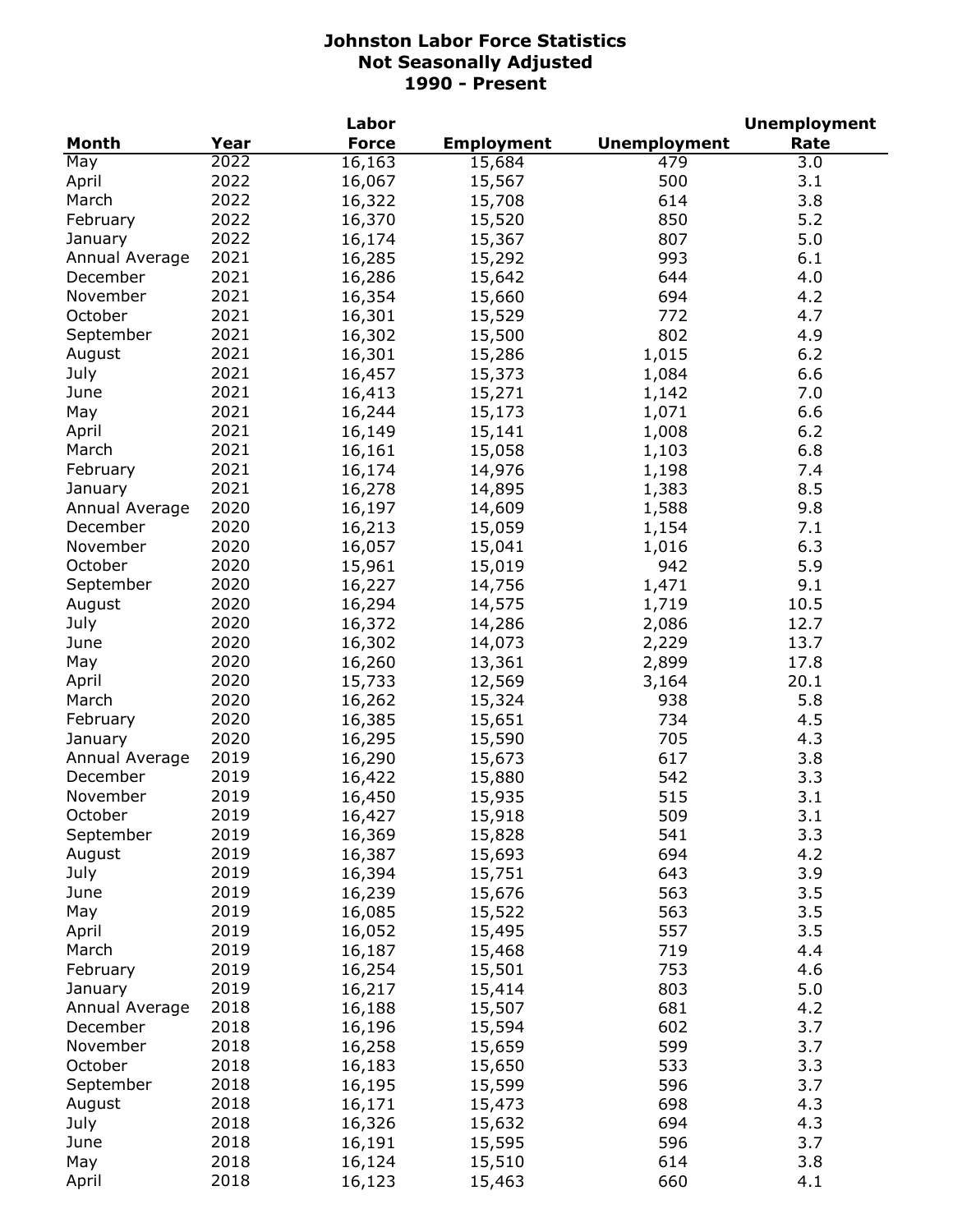|                |      | Labor        |                   |                     | <b>Unemployment</b> |
|----------------|------|--------------|-------------------|---------------------|---------------------|
| <b>Month</b>   | Year | <b>Force</b> | <b>Employment</b> | <b>Unemployment</b> | Rate                |
| March          | 2018 | 16,154       | 15,368            | 786                 | 4.9                 |
| February       | 2018 | 16,227       | 15,343            | 884                 | 5.4                 |
| January        | 2018 | 16,108       | 15,199            | 909                 | 5.6                 |
| Annual Average | 2017 | 16,074       | 15,326            | 748                 | 4.7                 |
| December       | 2017 | 16,121       | 15,422            | 699                 | 4.3                 |
| November       | 2017 | 16,116       | 15,447            | 669                 | 4.2                 |
| October        | 2017 | 16,030       | 15,428            | 602                 | 3.8                 |
| September      | 2017 | 16,085       | 15,463            | 622                 | 3.9                 |
| August         | 2017 | 16,079       | 15,306            | 773                 | 4.8                 |
| July           | 2017 | 16,164       | 15,388            | 776                 | 4.8                 |
| June           | 2017 | 16,070       | 15,385            | 685                 | 4.3                 |
| May            | 2017 | 15,961       | 15,275            | 686                 | 4.3                 |
| April          | 2017 | 16,036       | 15,291            | 745                 | 4.6                 |
| March          | 2017 |              | 15,234            | 828                 | $5.2$               |
|                |      | 16,062       |                   |                     |                     |
| February       | 2017 | 16,107       | 15,177            | 930                 | 5.8                 |
| January        | 2017 | 16,057       | 15,092            | 965                 | 6.0                 |
| Annual Average | 2016 | 15,648       | 14,809            | 839                 | 5.4                 |
| December       | 2016 | 15,693       | 14,967            | 726                 | 4.6                 |
| November       | 2016 | 15,749       | 14,994            | 755                 | 4.8                 |
| October        | 2016 | 15,694       | 14,951            | 743                 | 4.7                 |
| September      | 2016 | 15,623       | 14,851            | 772                 | 4.9                 |
| August         | 2016 | 15,643       | 14,824            | 819                 | 5.2                 |
| July           | 2016 | 15,766       | 14,898            | 868                 | 5.5                 |
| June           | 2016 | 15,692       | 14,896            | 796                 | 5.1                 |
| May            | 2016 | 15,509       | 14,721            | 788                 | 5.1                 |
| April          | 2016 | 15,608       | 14,746            | 862                 | 5.5                 |
| March          | 2016 | 15,630       | 14,685            | 945                 | 6.0                 |
| February       | 2016 | 15,646       | 14,633            | 1,013               | 6.5                 |
| January        | 2016 | 15,521       | 14,540            | 981                 | 6.3                 |
| Annual Average | 2015 | 15,718       | 14,744            | 974                 | $6.2$               |
| December       | 2015 | 15,663       | 14,836            | 827                 | 5.3                 |
| November       | 2015 | 15,671       | 14,819            | 852                 | 5.4                 |
| October        | 2015 | 15,574       | 14,813            | 761                 | 4.9                 |
| September      | 2015 | 15,527       | 14,738            | 789                 | 5.1                 |
| August         | 2015 | 15,699       | 14,751            | 948                 | $6.0\,$             |
| July           | 2015 | 15,864       | 14,821            | 1,043               | 6.6                 |
| June           | 2015 | 15,811       | 14,850            | 961                 | 6.1                 |
| May            | 2015 | 15,786       | 14,747            | 1,039               | 6.6                 |
| April          | 2015 | 15,721       | 14,736            | 985                 | 6.3                 |
| March          | 2015 | 15,747       | 14,624            | 1,123               | 7.1                 |
| February       | 2015 | 15,792       | 14,628            | 1,164               | 7.4                 |
| January        | 2015 | 15,759       | 14,563            | 1,196               | 7.6                 |
| Annual Average | 2014 | 15,728       | 14,469            | 1,259               | 8.0                 |
| December       | 2014 | 15,737       | 14,722            | 1,015               | 6.4                 |
| November       | 2014 | 15,786       | 14,703            | 1,083               | 6.9                 |
| October        | 2014 | 15,761       | 14,706            | 1,055               | 6.7                 |
| September      | 2014 | 15,619       | 14,560            | 1,059               | 6.8                 |
| August         | 2014 | 15,790       | 14,539            | 1,251               | 7.9                 |
| July           | 2014 | 15,827       |                   | 1,258               | 7.9                 |
|                |      |              | 14,569            |                     |                     |
| June           | 2014 | 15,785       | 14,591            | 1,194               | 7.6                 |
| May            | 2014 | 15,598       | 14,378            | 1,220               | 7.8                 |
| April          | 2014 | 15,587       | 14,336            | 1,251               | 8.0                 |
| March          | 2014 | 15,724       | 14,229            | 1,495               | 9.5                 |
| February       | 2014 | 15,799       | 14,201            | 1,598               | 10.1                |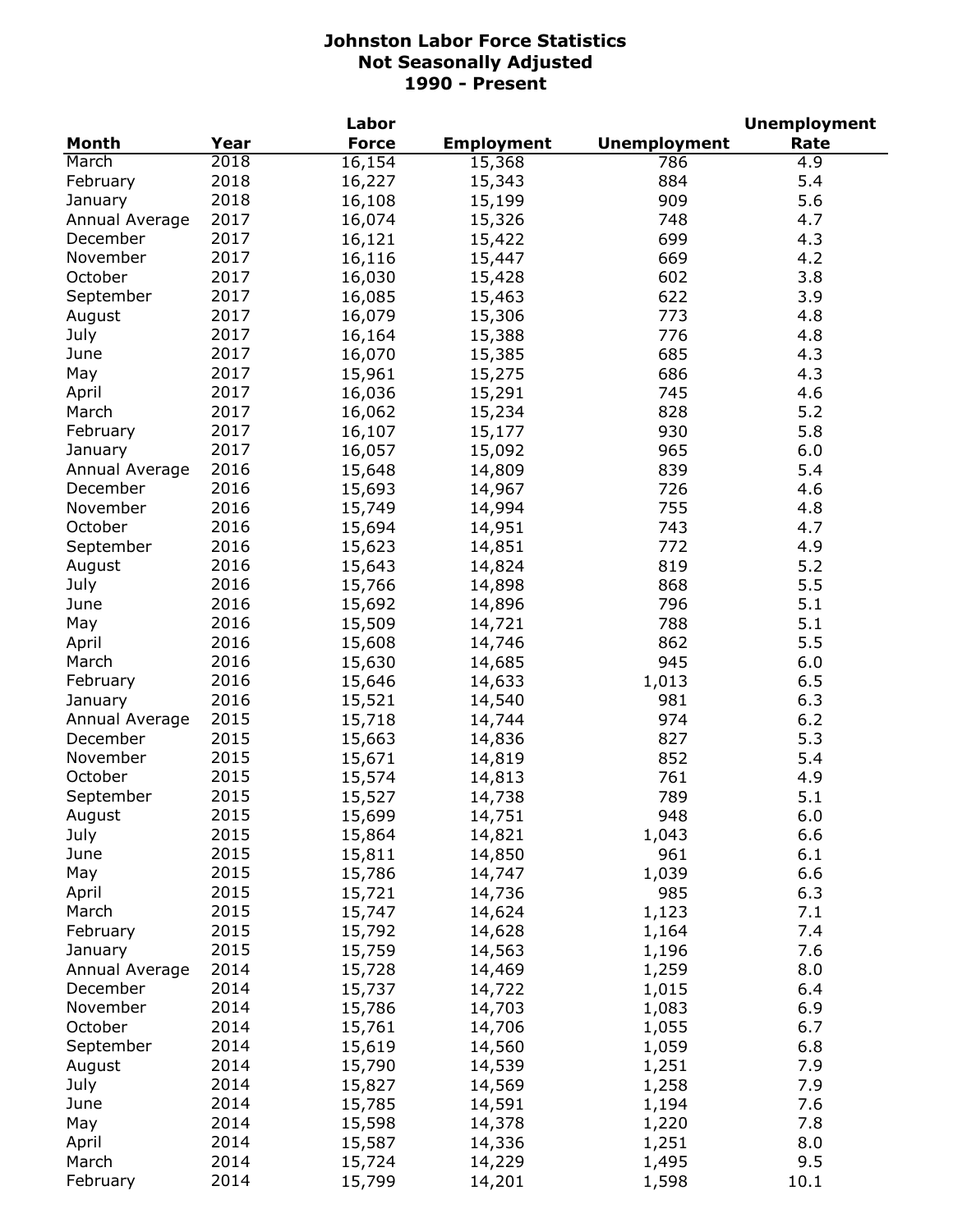|                |      | Labor        |                   |                     | <b>Unemployment</b> |
|----------------|------|--------------|-------------------|---------------------|---------------------|
| <b>Month</b>   | Year | <b>Force</b> | <b>Employment</b> | <b>Unemployment</b> | Rate                |
| January        | 2014 | 15,721       | 14,094            | 1,627               | 10.3                |
| Annual Average | 2013 | 15,825       | 14,249            | 1,576               | 10.0                |
| December       | 2013 | 15,695       | 14,321            | 1,374               | 8.8                 |
| November       | 2013 | 15,779       | 14,372            | 1,407               | 8.9                 |
| October        | 2013 | 15,776       | 14,298            | 1,478               | 9.4                 |
| September      | 2013 | 15,806       | 14,286            | 1,520               | 9.6                 |
| August         | 2013 | 15,914       | 14,245            | 1,669               | 10.5                |
| July           | 2013 | 16,010       | 14,331            | 1,679               | 10.5                |
| June           | 2013 | 15,948       | 14,364            | 1,584               | 9.9                 |
| May            | 2013 | 15,825       | 14,193            | 1,632               | 10.3                |
| April          | 2013 | 15,735       | 14,191            | 1,544               | 9.8                 |
| March          | 2013 | 15,728       | 14,109            | 1,619               | 10.3                |
| February       | 2013 | 15,880       | 14,168            | 1,712               | 10.8                |
| January        | 2013 | 15,803       | 14,109            | 1,694               | 10.7                |
| Annual Average | 2012 | 15,813       | 14,145            | 1,668               | 10.5                |
| December       | 2012 | 15,877       | 14,407            | 1,470               | 9.3                 |
| November       | 2012 | 15,881       | 14,391            | 1,490               | 9.4                 |
| October        | 2012 | 16,005       | 14,445            | 1,560               | 9.7                 |
| September      | 2012 | 15,786       | 14,322            | 1,464               | 9.3                 |
| August         | 2012 | 15,823       | 14,209            | 1,614               | 10.2                |
| July           | 2012 | 15,958       | 14,201            | 1,757               | 11.0                |
| June           | 2012 | 15,890       | 14,206            | 1,684               | 10.6                |
| May            | 2012 | 15,694       | 14,059            | 1,635               | 10.4                |
| April          | 2012 | 15,548       | 13,967            | 1,581               | 10.2                |
| March          | 2012 | 15,712       | 13,879            | 1,833               | 11.7                |
| February       | 2012 | 15,828       | 13,852            | 1,976               | 12.5                |
| January        | 2012 | 15,747       | 13,796            | 1,951               | 12.4                |
| Annual Average | 2011 | 15,865       | 14,019            | 1,846               | 11.6                |
| December       | 2011 | 15,777       | 14,064            | 1,713               | 10.9                |
| November       | 2011 | 15,790       | 14,117            | 1,673               | 10.6                |
| October        | 2011 | 15,782       | 14,095            | 1,687               | 10.7                |
| September      | 2011 | 15,703       | 14,014            | 1,689               | 10.8                |
| August         | 2011 | 15,818       | 14,030            | 1,788               | 11.3                |
| July           | 2011 | 15,870       | 14,044            | 1,826               | 11.5                |
| June           | 2011 | 15,905       | 14,120            | 1,785               | 11.2                |
| May            | 2011 | 15,797       | 13,990            | 1,807               | 11.4                |
| April          | 2011 | 15,857       | 14,011            | 1,846               | 11.6                |
| March          | 2011 | 15,955       | 13,930            | 2,025               | 12.7                |
| February       | 2011 | 16,043       | 13,901            | 2,142               | 13.4                |
| January        | 2011 | 16,079       | 13,913            | 2,166               | 13.5                |
| Annual Average | 2010 | 16,045       | 14,075            | 1,970               | 12.3                |
| December       | 2010 | 16,088       | 14,125            | 1,963               | 12.2                |
| November       | 2010 | 16,062       | 14,142            | 1,920               | 12.0                |
| October        | 2010 | 15,971       | 14,154            | 1,817               | 11.4                |
| September      | 2010 | 15,921       | 14,166            | 1,755               | 11.0                |
| August         | 2010 | 16,096       | 14,204            | 1,892               | 11.8                |
| July           | 2010 | 16,176       | 14,222            | 1,954               | 12.1                |
| June           | 2010 | 16,011       | 14,203            | 1,808               | 11.3                |
| May            | 2010 | 15,912       | 14,045            | 1,867               | 11.7                |
| April          | 2010 | 16,039       | 14,052            | 1,987               | 12.4                |
| March          | 2010 | 16,086       | 13,902            | 2,184               | 13.6                |
| February       | 2010 | 16,118       | 13,856            | 2,262               | 14.0                |
| January        | 2010 | 16,052       | 13,823            | 2,229               | 13.9                |
| Annual Average | 2009 | 15,872       | 13,952            | 1,920               | 12.1                |
|                |      |              |                   |                     |                     |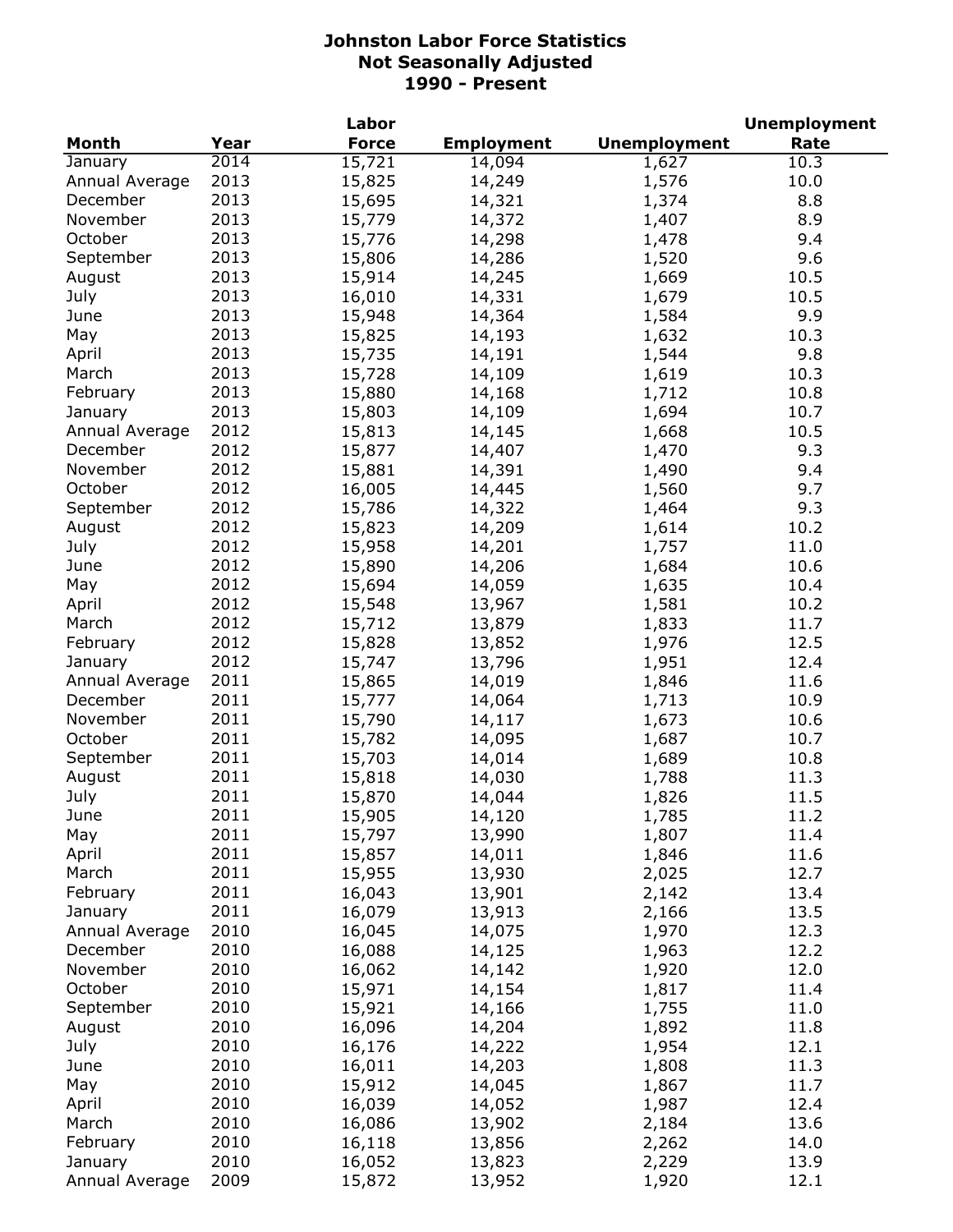|                           |      | Labor        |                   |                     | <b>Unemployment</b> |
|---------------------------|------|--------------|-------------------|---------------------|---------------------|
| <b>Month</b>              | Year | <b>Force</b> | <b>Employment</b> | <b>Unemployment</b> | Rate                |
| December                  | 2009 | 15,798       | 13,908            | 1,890               | 12.0                |
| November                  | 2009 | 15,867       | 14,023            | 1,844               | 11.6                |
| October                   | 2009 | 15,801       | 13,947            | 1,854               | 11.7                |
| September                 | 2009 | 15,814       | 13,924            | 1,890               | 12.0                |
| August                    | 2009 | 15,952       | 14,024            | 1,928               | 12.1                |
| July                      | 2009 | 16,032       | 14,097            | 1,935               | 12.1                |
| June                      | 2009 | 15,963       | 14,072            | 1,891               | 11.8                |
| May                       | 2009 | 15,768       | 13,879            | 1,889               | 12.0                |
| April                     | 2009 | 15,793       | 13,917            | 1,876               | 11.9                |
| March                     | 2009 | 15,880       | 13,856            | 2,024               | 12.7                |
| February                  | 2009 | 15,948       | 13,885            | 2,063               | 12.9                |
| January                   | 2009 | 15,841       | 13,888            | 1,953               | 12.3                |
| Annual Average            | 2008 | 15,779       | 14,475            | 1,304               | 8.3                 |
| December                  | 2008 | 15,841       | 14,243            | 1,598               | 10.1                |
| November                  | 2008 | 15,846       | 14,392            | 1,454               | 9.2                 |
| October                   | 2008 | 15,752       | 14,400            | 1,352               | 8.6                 |
| September                 | 2008 | 15,750       | 14,414            | 1,336               | 8.5                 |
| August                    | 2008 | 15,815       | 14,444            | 1,371               | 8.7                 |
| July                      | 2008 | 15,918       | 14,578            | 1,340               | 8.4                 |
| June                      | 2008 | 15,831       | 14,615            | 1,216               | 7.7                 |
| May                       | 2008 | 15,607       | 14,462            | 1,145               | 7.3                 |
| April                     | 2008 | 15,653       | 14,565            | 1,088               | 7.0                 |
| March                     | 2008 | 15,719       | 14,507            | 1,212               | 7.7                 |
| February                  | 2008 | 15,740       | 14,500            | 1,240               | 7.9                 |
| January                   | 2008 | 15,875       | 14,574            | 1,301               | 8.2                 |
| Annual Average            | 2007 | 15,841       | 14,930            | 911                 | 5.8                 |
| December                  | 2007 | 15,885       | 14,886            | 999                 | 6.3                 |
| November                  | 2007 | 15,873       | 15,010            | 863                 | 5.4                 |
| October                   | 2007 | 15,864       | 14,971            | 893                 | 5.6                 |
| September                 | 2007 | 15,836       | 14,964            | 872                 | 5.5                 |
| August                    | 2007 | 15,793       | 14,911            | 882                 | 5.6                 |
| July                      | 2007 | 15,942       | 15,018            | 924                 | 5.8                 |
| June                      | 2007 | 15,864       | 15,062            | 802                 | 5.1                 |
| May                       | 2007 | 15,686       | 14,898            | 788                 | 5.0                 |
| April                     | 2007 | 15,730       | 14,869            | 861                 | 5.5                 |
| March                     | 2007 | 15,809       | 14,873            | 936                 | 5.9                 |
| February                  | 2007 | 15,871       | 14,846            | 1,025               | 6.5                 |
| January                   | 2007 | 15,930       | 14,847            | 1,083               | 6.8                 |
| Annual Average            | 2006 | 15,781       | 14,873            | 908                 | 5.8                 |
| December                  | 2006 | 15,927       | 15,080            | 847                 | 5.3                 |
| November                  | 2006 | 15,919       | 15,094            | 825                 | 5.2                 |
| October                   | 2006 | 15,822       | 15,053            | 769                 | 4.9                 |
| September                 | 2006 | 15,762       | 14,963            | 799                 | 5.1                 |
| August                    | 2006 | 15,826       | 14,938            | 888                 | 5.6                 |
| July                      | 2006 | 15,888       | 14,967            | 921                 | 5.8                 |
| June                      | 2006 | 15,815       | 14,966            | 849                 | 5.4                 |
| May                       | 2006 | 15,643       | 14,780            | 863                 | 5.5                 |
| April                     | 2006 | 15,694       | 14,749            | 945                 | 6.0                 |
| March                     | 2006 | 15,668       | 14,658            | 1,010               | 6.4                 |
| February                  | 2006 | 15,710       | 14,619            | 1,091               | 6.9                 |
|                           | 2006 | 15,693       | 14,610            | 1,083               | 6.9                 |
| January<br>Annual Average | 2005 | 15,560       | 14,719            | 841                 | 5.4                 |
| December                  | 2005 | 15,780       | 14,928            | 852                 | 5.4                 |
| November                  | 2005 | 15,749       | 14,972            | 777                 | 4.9                 |
|                           |      |              |                   |                     |                     |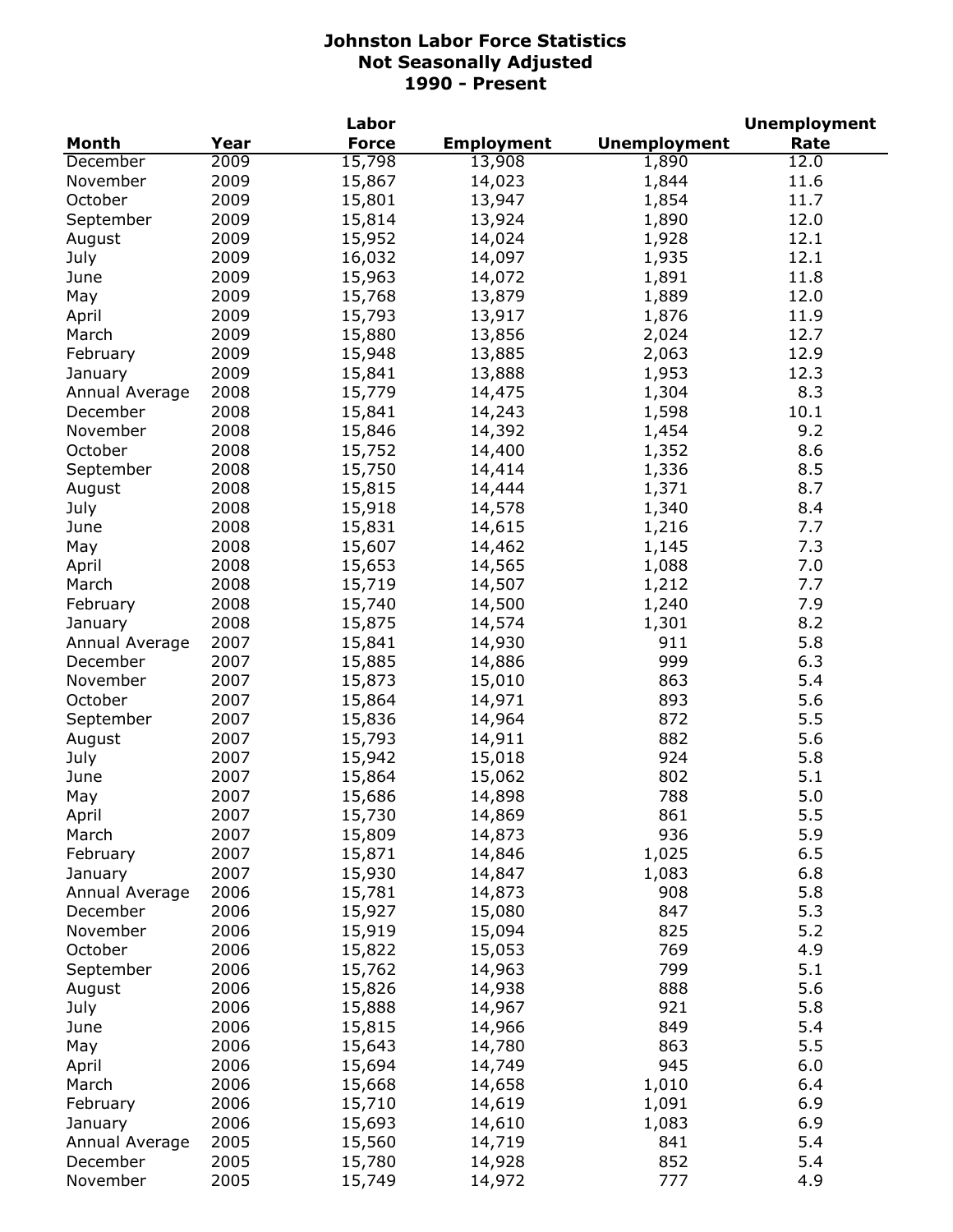|                |      | Labor        |                   |                     | <b>Unemployment</b> |
|----------------|------|--------------|-------------------|---------------------|---------------------|
| <b>Month</b>   | Year | <b>Force</b> | <b>Employment</b> | <b>Unemployment</b> | Rate                |
| October        | 2005 | 15,693       | 14,916            | 777                 | 5.0                 |
| September      | 2005 | 15,624       | 14,844            | 780                 | 5.0                 |
| August         | 2005 | 15,673       | 14,873            | 800                 | 5.1                 |
| July           | 2005 | 15,695       | 14,860            | 835                 | 5.3                 |
| June           | 2005 | 15,593       | 14,796            | 797                 | 5.1                 |
| May            | 2005 | 15,398       | 14,630            | 768                 | 5.0                 |
| April          | 2005 | 15,406       | 14,574            | 832                 | 5.4                 |
| March          | 2005 | 15,414       | 14,455            | 959                 | 6.2                 |
| February       | 2005 | 15,379       | 14,404            | 975                 | 6.3                 |
| January        | 2005 | 15,314       | 14,372            | 942                 | 6.2                 |
| Annual Average | 2004 | 15,421       | 14,520            | 901                 | 5.8                 |
| December       | 2004 | 15,363       | 14,646            | 717                 | 4.7                 |
| November       | 2004 | 15,403       | 14,703            | 700                 | 4.5                 |
| October        | 2004 | 15,300       | 14,636            | 664                 | 4.3                 |
| September      | 2004 | 15,304       | 14,563            | 741                 | 4.8                 |
| August         | 2004 | 15,416       | 14,582            | 834                 | 5.4                 |
| July           | 2004 | 15,581       | 14,636            | 945                 | 6.1                 |
| June           | 2004 | 15,530       | 14,576            | 954                 | 6.1                 |
| May            | 2004 | 15,397       | 14,410            | 987                 | 6.4                 |
| April          | 2004 | 15,403       | 14,399            | 1,004               | 6.5                 |
| March          | 2004 | 15,437       | 14,331            | 1,106               | 7.2                 |
| February       | 2004 | 15,428       | 14,360            | 1,068               | 6.9                 |
| January        | 2004 | 15,484       | 14,396            | 1,088               | 7.0                 |
| Annual Average | 2003 | 15,555       | 14,624            | 931                 | 6.0                 |
| December       | 2003 | 15,497       | 14,693            | 804                 | 5.2                 |
| November       | 2003 | 15,533       | 14,737            | 796                 | 5.1                 |
| October        | 2003 | 15,448       | 14,678            | 770                 | 5.0                 |
| September      | 2003 | 15,442       | 14,632            | 810                 | 5.2                 |
| August         | 2003 | 15,561       | 14,646            | 915                 | 5.9                 |
| July           | 2003 | 15,666       | 14,700            | 966                 | 6.2                 |
| June           | 2003 | 15,698       | 14,741            | 957                 | 6.1                 |
| May            | 2003 | 15,469       | 14,565            | 904                 | 5.8                 |
| April          | 2003 | 15,540       | 14,595            | 945                 | 6.1                 |
| March          | 2003 | 15,616       | 14,525            | 1,091               | 7.0                 |
| February       | 2003 | 15,635       | 14,528            | 1,107               | 7.1                 |
| January        | 2003 | 15,563       | 14,452            | 1,111               | 7.1                 |
| Annual Average | 2002 | 15,205       | 14,386            | 819                 | 5.4                 |
| December       | 2002 | 15,435       | 14,589            | 846                 | 5.5                 |
| November       | 2002 | 15,457       | 14,621            | 836                 | 5.4                 |
| October        | 2002 | 15,370       | 14,559            | 811                 | 5.3                 |
| September      | 2002 | 15,347       | 14,526            | 821                 | 5.3                 |
| August         | 2002 | 15,346       | 14,479            | 867                 | 5.6                 |
| July           | 2002 | 15,314       | 14,485            | 829                 | 5.4                 |
| June           | 2002 | 15,166       | 14,441            | 725                 | 4.8                 |
| May            | 2002 | 15,001       | 14,270            | 731                 | 4.9                 |
| April          | 2002 | 14,975       | 14,219            | 756                 | 5.0                 |
| March          | 2002 | 15,034       | 14,195            | 839                 | 5.6                 |
| February       | 2002 | 15,074       | 14,206            | 868                 | 5.8                 |
| January        | 2002 | 14,938       | 14,037            | 901                 | 6.0                 |
| Annual Average | 2001 | 14,918       | 14,228            | 690                 | 4.6                 |
| December       | 2001 | 14,943       | 14,313            | 630                 | 4.2                 |
| November       | 2001 | 14,948       | 14,316            | 632                 | 4.2                 |
| October        | 2001 | 14,911       | 14,290            | 621                 | 4.2                 |
| September      | 2001 | 14,869       | 14,287            | 582                 | 3.9                 |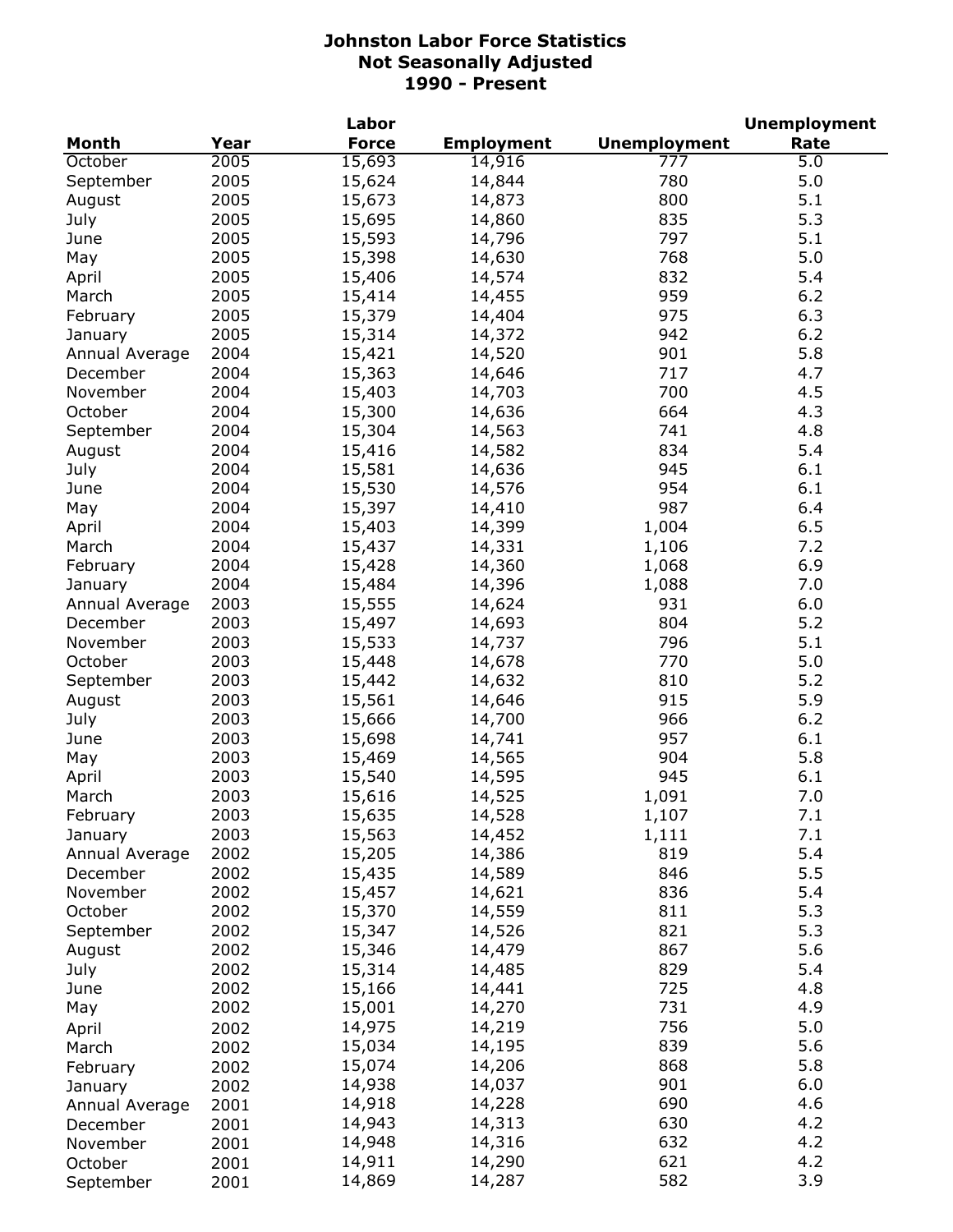|                |      | Labor            |                   |                     | <b>Unemployment</b> |
|----------------|------|------------------|-------------------|---------------------|---------------------|
| <b>Month</b>   | Year | <b>Force</b>     | <b>Employment</b> | <b>Unemployment</b> | Rate                |
| August         | 2001 | 14,877           | 14,205            | 672                 | 4.5                 |
| July           | 2001 | 15,011           | 14,297            | 714                 | 4.8                 |
| June           | 2001 | 14,905           | 14,279            | 626                 | 4.2                 |
| May            | 2001 | 14,752           | 14,126            | 626                 | 4.2                 |
| April          | 2001 | 14,862           | 14,164            | 698                 | 4.7                 |
| March          | 2001 | 14,984           | 14,154            | 830                 | 5.5                 |
| February       | 2001 | 14,980           | 14,156            | 824                 | 5.5                 |
| January        | 2001 | 14,970           | 14,150            | 820                 | 5.5                 |
| Annual Average | 2000 | 14,927           | 14,268            | 659                 | 4.4                 |
| December       | 2000 | 14,932           | 14,392            | 540                 | 3.6                 |
| November       | 2000 | 14,912           | 14,379            | 533                 | 3.6                 |
| October        | 2000 | 14,864           | 14,315            | 549                 | 3.7                 |
| September      | 2000 | 14,801           | 14,262            | 539                 | 3.6                 |
| August         | 2000 | 14,958           | 14,282            | 676                 | 4.5                 |
| July           | 2000 | 14,983           | 14,307            | 676                 | 4.5                 |
| June           | 2000 | 14,963           | 14,360            | 603                 | 4.0                 |
| May            | 2000 | 14,856           | 14,216            | 640                 | 4.3                 |
| April          | 2000 | 14,900           | 14,285            | 615                 | 4.1                 |
| March          | 2000 | 14,930           | 14,168            | 762                 | 5.1                 |
|                |      | 14,992           | 14,123            | 869                 | 5.8                 |
| February       | 2000 | 15,034           | 14,124            | 910                 | 6.1                 |
| January        | 2000 | 15,197           | 14,449            | 748                 | 4.9                 |
| Annual Average | 1999 | 15,393           | 14,721            | 672                 | 4.4                 |
| December       | 1999 | 15,322           | 14,699            | 623                 | 4.1                 |
| November       | 1999 | 15,231           | 14,558            | 673                 | 4.4                 |
| October        | 1999 | 15,150           | 14,460            | 690                 | 4.6                 |
| September      | 1999 | 15,222           | 14,491            | 731                 | 4.8                 |
| August         | 1999 | 15,255           | 14,479            | 776                 | 5.1                 |
| July           | 1999 | 15,148           | 14,464            | 684                 | 4.5                 |
| June           | 1999 | 15,021           | 14,367            | 654                 | 4.4                 |
| May            | 1999 | 15,051           | 14,348            | 703                 | 4.7                 |
| April          | 1999 | 15,137           | 14,325            | 812                 | 5.4                 |
| March          | 1999 | 15,151           | 14,246            | 905                 | 6.0                 |
| February       | 1999 | 15,280           | 14,228            | 1,052               | 6.9                 |
| January        | 1999 |                  |                   |                     | 5.2                 |
| Annual Average | 1998 | 14,985           | 14,206            | 779                 | 3.7                 |
| December       | 1998 | 15,099           | 14,537            | 562<br>605          | 4.0                 |
| November       | 1998 | 15,125           | 14,520            | 701                 | 4.7                 |
| October        | 1998 | 15,047<br>14,991 | 14,346            | 720                 | 4.8                 |
| September      | 1998 | 14,933           | 14,271<br>14,254  | 679                 | 4.5                 |
| August         | 1998 |                  |                   | 696                 | 4.7                 |
| July           | 1998 | 14,944           | 14,248            |                     | 4.4                 |
| June           | 1998 | 14,865           | 14,218            | 647<br>719          | 4.9                 |
| May            | 1998 | 14,798<br>14,796 | 14,079            | 756                 | 5.1                 |
| April          | 1998 |                  | 14,040            |                     |                     |
| March          | 1998 | 15,022           | 13,996            | 1,026               | 6.8                 |
| February       | 1998 | 15,025           | 13,983            | 1,042               | 6.9                 |
| January        | 1998 | 15,174           | 13,980            | 1,194               | 7.9                 |
| Annual Average | 1997 | 15,022           | 14,083            | 939                 | 6.3                 |
| December       | 1997 | 15,119           | 14,297            | 822                 | 5.4                 |
| November       | 1997 | 15,195           | 14,356            | 839                 | 5.5                 |
| October        | 1997 | 15,109           | 14,258            | 851                 | 5.6                 |
| September      | 1997 | 15,068           | 14,233            | 835                 | 5.5                 |
| August         | 1997 | 15,049           | 14,246            | 803                 | 5.3                 |
| July           | 1997 | 15,112           | 14,223            | 889                 | 5.9                 |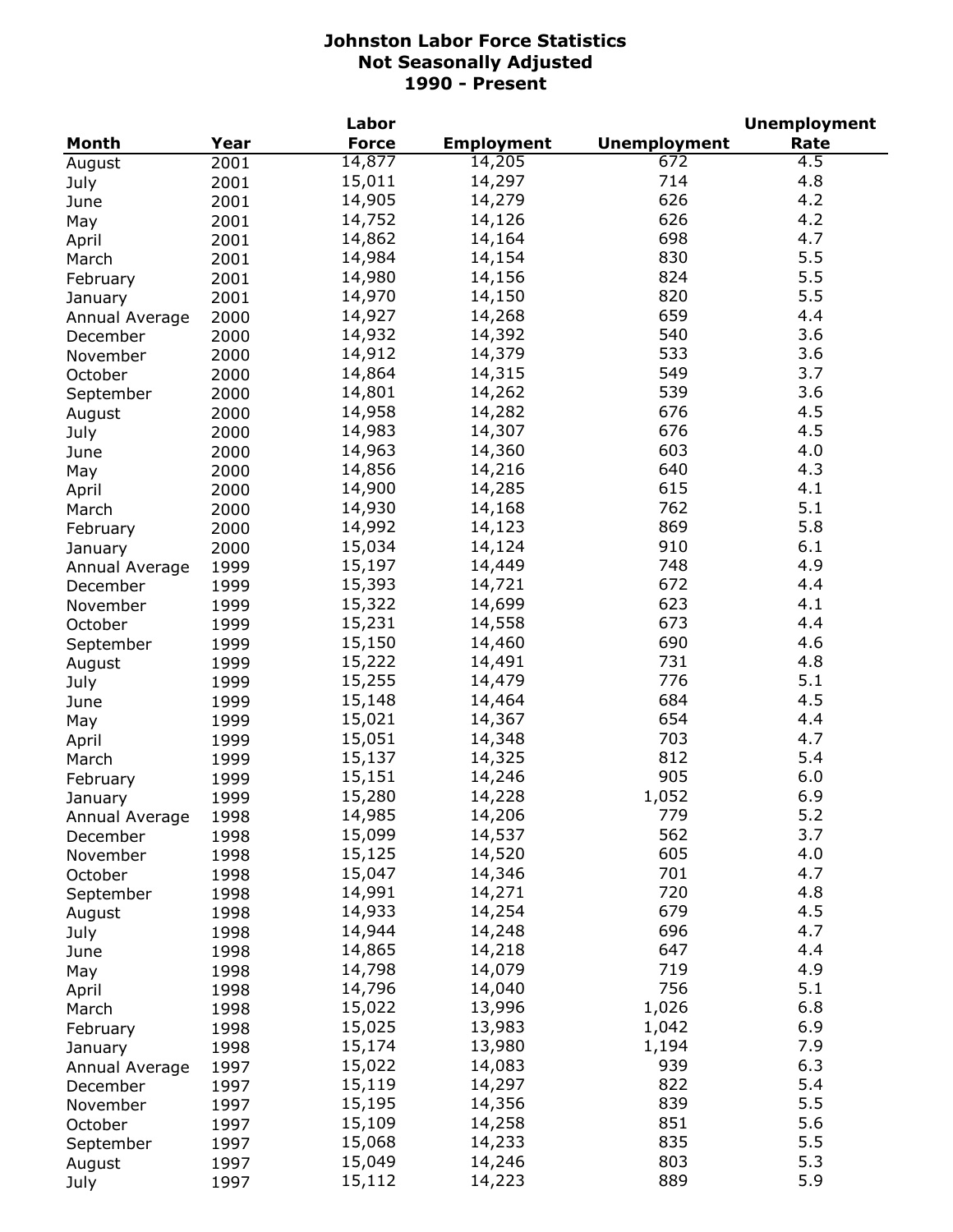|                |      | Labor        |                   | <b>Unemployment</b> |      |  |
|----------------|------|--------------|-------------------|---------------------|------|--|
| Month          | Year | <b>Force</b> | <b>Employment</b> | <b>Unemployment</b> | Rate |  |
| June           | 1997 | 14,967       | 14,125            | 842                 | 5.6  |  |
| May            | 1997 | 14,803       | 13,968            | 835                 | 5.6  |  |
| April          | 1997 | 14,885       | 13,934            | 951                 | 6.4  |  |
| March          | 1997 | 14,986       | 13,857            | 1,129               | 7.5  |  |
| February       | 1997 | 14,962       | 13,764            | 1,198               | 8.0  |  |
| January        | 1997 | 15,007       | 13,738            | 1,269               | 8.5  |  |
| Annual Average | 1996 | 14,697       | 13,763            | 934                 | 6.4  |  |
| December       | 1996 | 14,897       | 14,018            | 879                 | 5.9  |  |
| November       | 1996 | 14,883       | 14,053            | 830                 | 5.6  |  |
| October        | 1996 | 14,807       | 13,987            | 820                 | 5.5  |  |
| September      | 1996 | 14,761       | 13,891            | 870                 | 5.9  |  |
|                | 1996 | 14,696       | 13,878            | 818                 | 5.6  |  |
| August         | 1996 | 14,702       | 13,825            | 877                 | 6.0  |  |
| July           |      | 14,642       | 13,835            | 807                 | 5.5  |  |
| June           | 1996 | 14,514       | 13,665            | 849                 | 5.8  |  |
| May            | 1996 |              |                   | 928                 | 6.4  |  |
| April          | 1996 | 14,520       | 13,592            |                     |      |  |
| March          | 1996 | 14,663       | 13,551            | 1,112               | 7.6  |  |
| February       | 1996 | 14,657       | 13,481            | 1,176               | 8.0  |  |
| January        | 1996 | 14,624       | 13,385            | 1,239               | 8.5  |  |
| Annual Average | 1995 | 14,540       | 13,442            | 1,098               | 7.6  |  |
| December       | 1995 | 14,582       | 13,667            | 915                 | 6.3  |  |
| November       | 1995 | 14,606       | 13,702            | 904                 | 6.2  |  |
| October        | 1995 | 14,626       | 13,599            | 1,027               | 7.0  |  |
| September      | 1995 | 14,509       | 13,488            | 1,021               | 7.0  |  |
| August         | 1995 | 14,568       | 13,523            | 1,045               | 7.2  |  |
| July           | 1995 | 14,617       | 13,463            | 1,154               | 7.9  |  |
| June           | 1995 | 14,512       | 13,436            | 1,076               | 7.4  |  |
| May            | 1995 | 14,334       | 13,262            | 1,072               | 7.5  |  |
| April          | 1995 | 14,395       | 13,297            | 1,098               | 7.6  |  |
| March          | 1995 | 14,491       | 13,274            | 1,217               | 8.4  |  |
| February       | 1995 | 14,597       | 13,305            | 1,292               | 8.9  |  |
| January        | 1995 | 14,640       | 13,285            | 1,355               | 9.3  |  |
| Annual Average | 1994 | 15,108       | 13,962            | 1,146               | 7.6  |  |
| December       | 1994 | 15,000       | 14,088            | 912                 | 6.1  |  |
| November       | 1994 | 15,096       | 14,145            | 951                 | 6.3  |  |
| October        | 1994 | 15,117       | 14,055            | 1,062               | 7.0  |  |
| September      | 1994 | 15,026       | 13,950            | 1,076               | 7.2  |  |
| August         | 1994 | 15,225       | 14,045            | 1,180               | 7.8  |  |
| July           | 1994 | 15,184       | 14,001            | 1,183               | 7.8  |  |
| June           | 1994 | 15,142       | 14,028            | 1,114               | 7.4  |  |
| May            | 1994 | 14,881       | 13,890            | 991                 | 6.7  |  |
| April          | 1994 | 14,955       | 13,830            | 1,125               | 7.5  |  |
| March          | 1994 | 15,156       | 13,797            | 1,359               | 9.0  |  |
|                | 1994 | 15,263       | 13,875            | 1,388               | 9.1  |  |
| February       | 1994 | 15,250       | 13,840            | 1,410               | 9.2  |  |
| January        |      | 15,233       | 13,971            | 1,262               | 8.3  |  |
| Annual Average | 1993 | 15,074       | 14,053            | 1,021               | 6.8  |  |
| December       | 1993 |              |                   |                     |      |  |
| November       | 1993 | 15,094       | 14,081            | 1,013               | 6.7  |  |
| October        | 1993 | 15,118       | 14,013            | 1,105               | 7.3  |  |
| September      | 1993 | 15,045       | 13,990            | 1,055               | 7.0  |  |
| August         | 1993 | 15,334       | 14,138            | 1,196               | 7.8  |  |
| July           | 1993 | 15,338       | 14,139            | 1,199               | 7.8  |  |
| June           | 1993 | 15,508       | 14,120            | 1,388               | 9.0  |  |
| May            | 1993 | 15,248       | 13,940            | 1,308               | 8.6  |  |